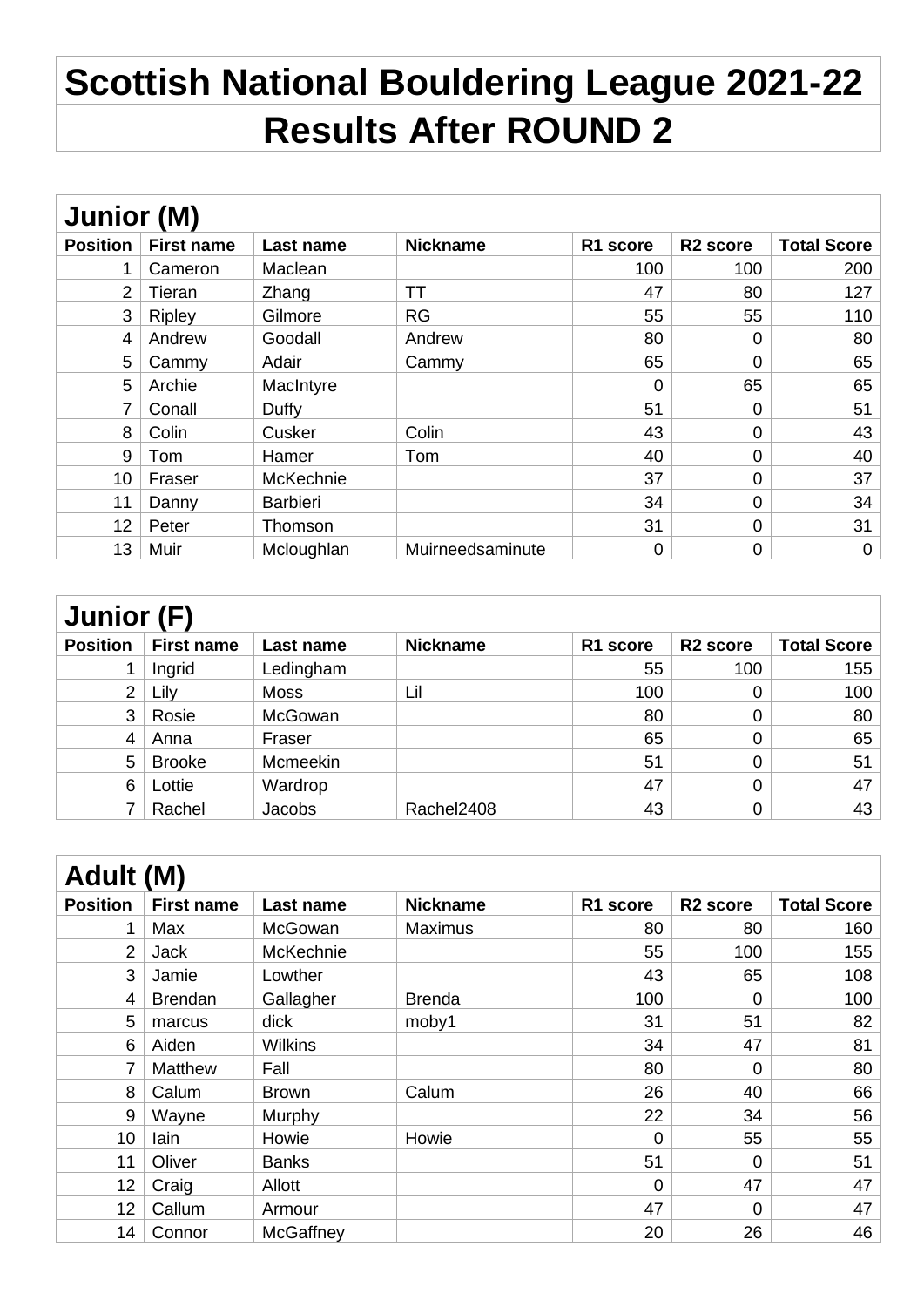| 15 | David   | Elder             | elder            | 40             | $\Omega$       | 40              |
|----|---------|-------------------|------------------|----------------|----------------|-----------------|
| 16 | Mitch   | De Cleen          | Mullischhh       | 0              | 37             | 37              |
| 16 | Mark    | Garbe             |                  | 37             | $\Omega$       | 37              |
| 18 | Harry   | Craven            |                  | $\overline{0}$ | 31             | 31              |
| 19 | Lewis   | <b>Broadhurst</b> | Lewis Broadhurst | 8              | 22             | 30              |
| 20 | Fraser  | Mckellar          |                  | $\overline{0}$ | 28             | 28              |
| 20 | Samuel  | Campbell          |                  | 28             | $\overline{0}$ | 28              |
| 22 | Charlie | Wardrop           |                  | 24             | $\overline{0}$ | 24              |
| 22 | Gal     | Sasson            |                  | $\mathbf 0$    | 24             | 24              |
| 24 | Lorne   | MacFarlane        |                  | $\overline{0}$ | 22             | 22              |
| 25 | Ruaridh | Goodall           | 129              | 18             | $\overline{0}$ | 18              |
| 26 | Jonny   | Wilson            | Jonny            | 16             | 0              | 16              |
| 27 | Gavin   | Whiteside         |                  | 14             | 0              | 14              |
| 28 | Kieran  | Campbell          | Kieran           | 12             | $\mathbf 0$    | 12              |
| 29 | Adam    | Donnachie         |                  | 10             | 0              | 10 <sub>1</sub> |
| 30 | Kyle    | Hamilton          |                  | 9              | 0              | $9\,$           |
| 31 | F       | K                 |                  | $\overline{7}$ | 0              | $\overline{7}$  |
| 32 | Innes   | Little            | Innes            | 6              | $\overline{0}$ | $\,6\,$         |
| 34 | Adam    | <b>Brownlie</b>   | <b>Brownlie</b>  | 4              | 0              | $\overline{4}$  |
| 35 | Luke    | Morrison          |                  | 3              | 0              | 3               |
| 36 | Evan    | <b>McKill</b>     |                  | $\overline{2}$ | 0              | $\overline{2}$  |
| 37 | Gavin   | Macdonald         |                  | 1              | 0              | 1               |
| 38 | Richard | Naylor            | <b>Dick</b>      | $\mathbf 0$    | 0              | 0               |
| 38 | Michael | Small             |                  | $\mathbf 0$    | $\overline{0}$ | $\pmb{0}$       |
| 38 | Víctor  | Lorite            |                  | $\mathbf 0$    | 0              | $\pmb{0}$       |

| Adult (F)       |                   |              |                       |                |                      |                    |  |
|-----------------|-------------------|--------------|-----------------------|----------------|----------------------|--------------------|--|
| <b>Position</b> | <b>First name</b> | Last name    | <b>Nickname</b>       | R1 score       | R <sub>2</sub> score | <b>Total Score</b> |  |
| 1               | Louise            | Flockhart    |                       | 100            | 100                  | 200                |  |
| 2               | <b>Scarlett</b>   | Smith        | <b>Scarlett Smith</b> | 47             | 80                   | 127                |  |
| 3               | Kasha             | Ogilvie      |                       | 65             | 51                   | 116                |  |
| 3               | Niamh             | Doran        |                       | 51             | 65                   | 116                |  |
| 5               | Ava               | Hamilton     |                       | 55             | 55                   | 110                |  |
| 6               | Hannah            | Kerr         |                       | 80             | $\overline{0}$       | 80                 |  |
| 7               | Joanna            | Sinclair     |                       | 28             | 43                   | 71                 |  |
| 8               | Katie             | Fitzpatrick  |                       | 16             | 40                   | 56                 |  |
| 9               | Rona              | R            |                       | $\Omega$       | 47                   | 47                 |  |
| 10              | Zara              | Whiteside    |                       | 43             | $\overline{0}$       | 43                 |  |
| 11              | Alison            | MacDougall   |                       | 40             | $\overline{0}$       | 40                 |  |
| 12              | <b>Esther</b>     | Crompton     |                       | $\overline{0}$ | 37                   | 37                 |  |
| 12              | Mairi             | Teasdale     | Mairi                 | 37             | $\overline{0}$       | 37                 |  |
| 14              | Abbie             | Dunn         |                       | $\overline{0}$ | 34                   | 34                 |  |
| 14              | Franziska         | Lautner      |                       | 34             | $\overline{0}$       | 34                 |  |
| 16              | Eilidh            | <b>Steel</b> | Eilidh                | 31             | $\overline{0}$       | 31                 |  |
| 17              | Emma              | <b>Brown</b> |                       | 26             | $\mathbf 0$          | 26                 |  |
| 18              | Gosia             | Wardrop      |                       | 24             | $\mathbf 0$          | 24                 |  |
| 19              | Maria             | M            |                       | 22             | $\mathbf 0$          | 22                 |  |
| 20              | Holly             | Donnelly     |                       | 20             | $\mathbf 0$          | 20                 |  |
| 21              | Kirstie           | Palmer       |                       | 18             | $\mathbf 0$          | 18                 |  |
| 22              | Donna             | Ryan         |                       | 14             | $\mathbf 0$          | 14                 |  |